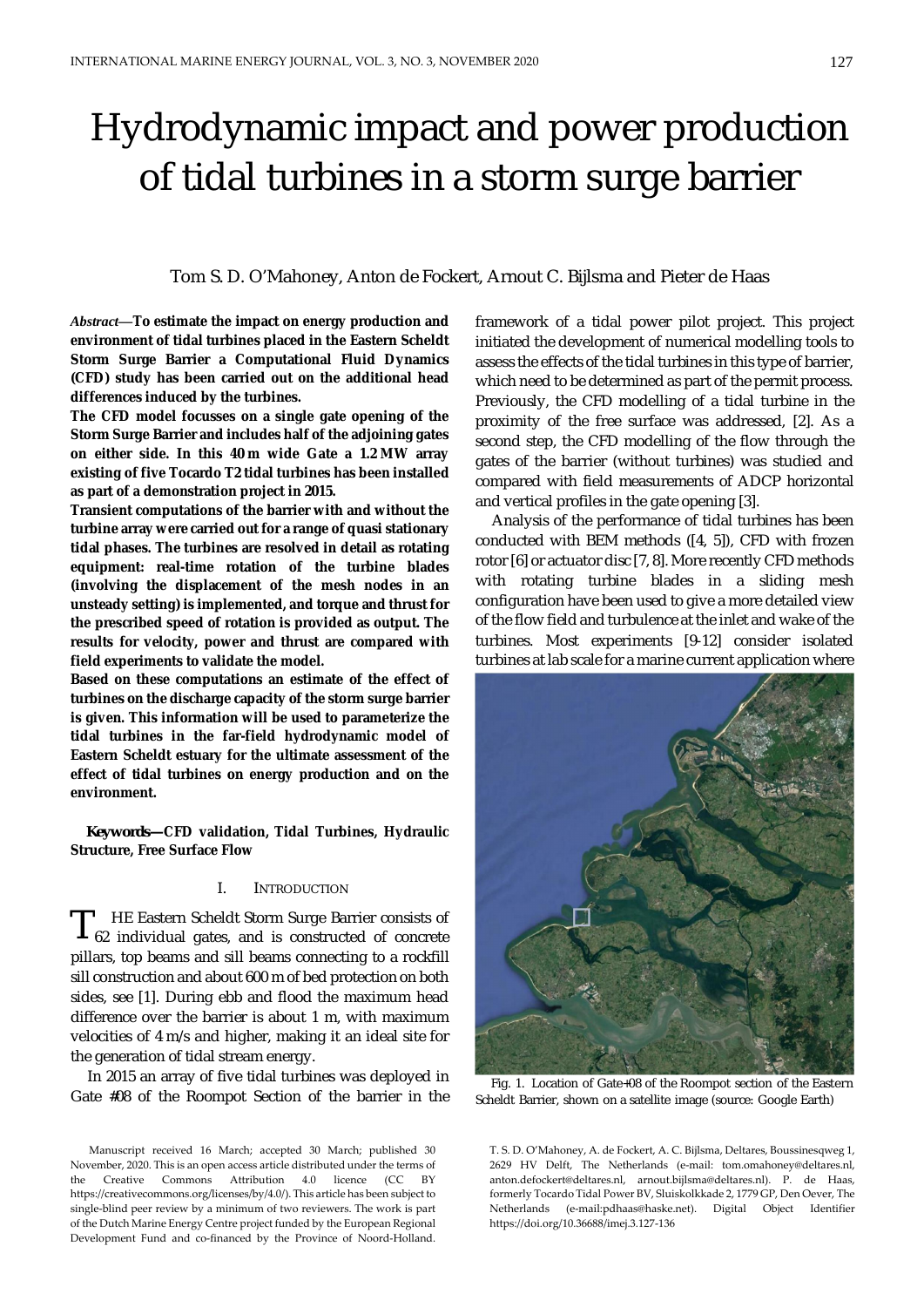the flow is unidirectional. Subsequently, CFD validation efforts have therefore mostly concentrated on such situations. ([13-16]). Very few studies [17] have studied flow directionality. As the turbines in all these studies are isolated the blockages are relatively low (from 6 % in [8], 12 % in [10], to 17 % in [18, 19]), although in one study a very high blockage was used [20]. Higher blockages have also been studied for cross flow turbines [21]. However, turbines located in a Storm Surge Barrier will have a higher blockage than those available in this literature.



Fig. 2. Detail image of the Roompot section with the location of Gate#08 (in red) and the approximate extent of the CFD domain (in green)

Similarly, the location of turbines in a pre-existing hydraulic structure leads to complex inflow conditions and interactions with the structure. Some authors have shown the importance of inflow velocity profile and inflow turbulence on turbine performance, wake development and the performance of CFD models [7, 22, 23]. The interaction with other turbines in arrays, both in terms of performance and wake recovery, has been studied but only in the absence of other structures [24-27]. Similarly an uneven bathymetry is often not included although the probable importance is stressed [12]. Field measurements in a real bathymetry have been made [28], on a site before turbine installation, and consequently lab scale measurements were scaled up for the CFD simulations with a turbine [16]. Alternatively the CFD has been performed at full-scale with measured inflow profiles [29]. The most recent work has measured in the field around the turbine fence in the Eastern Scheldt Barrier [30].

The aim of the current paper is to combine the modelling of bathymetry, surrounding structures and rotating blades to simulate a field scale tidal turbine array with high blockage owing to its location in a Storm Surge Barrier. Comparison with field scale measurements at the location of the turbines, with and without turbines is made in order to validate the CFD model. The CFD results give

information about the interaction of the wake with that of the barrier and bathymetry, in terms of head difference and turbulence, and can help to inform modelling efforts at a larger system scale, which would be used for environmental impact assessments.

#### II. METHODOLOGY

The approach that has been taken in this study involves the comparison of CFD simulations with field measurements of velocity profiles, power and thrust in order to validate a numerical modelling approach. The simulations and measurements are made for situations in with and without turbines. Subsequently, the validated CFD model is used to calculate the effect of the presence of the turbines on the discharge characteristics (discharge coefficient) of the barrier, something which is not directly measured. The numerical tool would then also be available to study the effect on the flow field, velocities and turbulence near the bed, and on the bed protection. This section gives a short summary of the available measurements and the conditions used for the CFD model.



Fig. 3. Overview of the ADCP measurement: a) in 2011 without turbines and b) in 2015/2016 mounted from the turbines. Beams 1 and 3 are in the horizontal plane

#### *A. Velocity measurements*

ADCP measurements have been carried for both the situation before turbine deployment (2011) and during turbine deployment (2016, 2017). The locations of the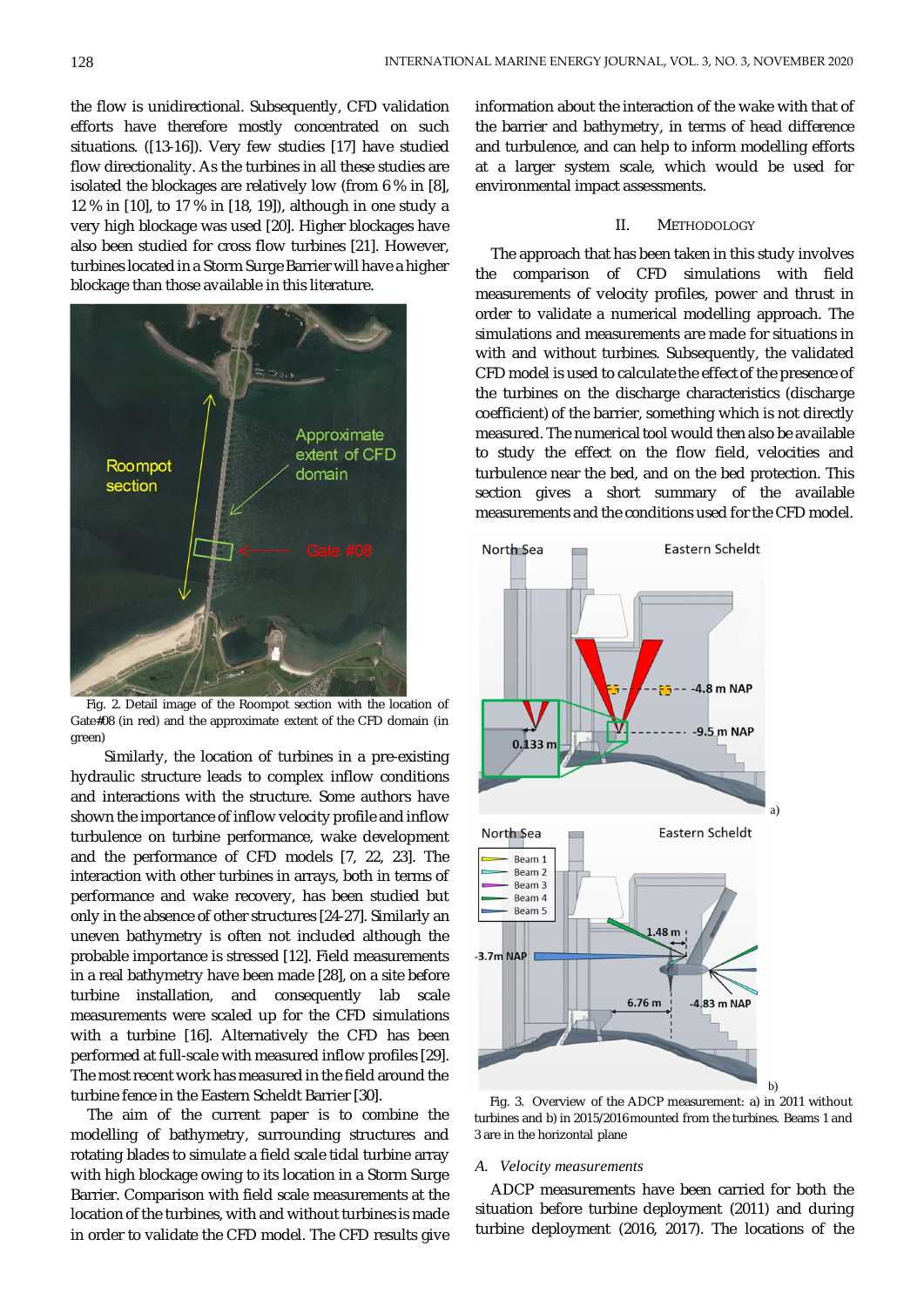measurements are shown in Figure 3. The vertical locations are given relative to Amsterdam Ordinance Datum (NAP) which is approximately mean sea level.

In 2015, 5 turbines were installed on the Eastern Scheldt side of Gate #08 of the Eastern Scheldt Barrier Roompot section. The middle and outer turbines were equipped with two ADCP's, one pointed forwards (towards the North Sea) and one pointed backwards (towards the Eastern Scheldt), see Figure 3. The ADCP devices measure along 1 beam by default but have also been used to perform 5-beam measurements. Different periods have been measured. The performance of this type of turbine in isolation has been studied previously [2].

| <b>TARIFI</b>                                   |
|-------------------------------------------------|
| Summary of the conditions used for the analysis |

| Tide  | Case<br>Number | Water level<br>North Sea<br>w.r.t. NAP | Water level<br>Eastern Scheldt<br>w.r.t. NAP | Head<br>[ml] |
|-------|----------------|----------------------------------------|----------------------------------------------|--------------|
| Ebb   | NT.1/WT.1      | 0.93                                   | 1.13                                         | $-0.20$      |
|       | NT.2/WT.2      | 0.68                                   | 1.00                                         | $-0.32$      |
| Flood | NT.3/WT.3      | $-0.57$                                | $-0.77$                                      | 0.20         |
|       | NT.4/WT.4      | 1.12                                   | 0.57                                         | 0.55         |

NT represents No Turbines, WT represents With Turbines

For each measurement a median is made over a number of tidal cycles of the measured variable (velocity, turbine RPM, turbine power or thrust) at each head to give a relation between the head difference and the median of the measured variable. The measured results shown in this paper are therefore the median values of the moments in the tidal cycles for which the heads are those as given in Table 1. For each head there are two moments in the tidal cycle at which it occurs; at the start and end of the tidal phase. Because of the inertia in the system the velocities at the end of the tidal phase are higher than at the start. These two moments are given separately in the results section of this paper.

The four cases chosen for this study include two ebb cases and two flood cases. The four cases are moments in the tidal cycle at which the ADCP data has been analysed. The range of the water levels and heads is determined by the range of ADCP data for which a positive quality check is available. They do not cover the entire range of operation of the turbines.

## *B. Power measurements*

The generated power of the turbines has been analysed in a similar way to that of the rotation rates; giving a median power over many tidal cycles as function of the head difference. The resulting power for the head differences in each of the simulation conditions is given in

TABLE 2

| SUMMARY OF THE MEASURED POWER OF THE TURBINES                                                           |              |                |                |                |                |                |  |
|---------------------------------------------------------------------------------------------------------|--------------|----------------|----------------|----------------|----------------|----------------|--|
| Τ2<br>T3<br>T5<br>Τ1<br>T4<br>Tide<br>Case<br><b>IkWI</b><br><b>IkWI</b><br>[kW]<br><b>IkWI</b><br>[kW] |              |                |                |                |                |                |  |
| Ebb                                                                                                     | WT.1         | 17.16          | 16.11          | 14.61          | 15.65          | 13.17          |  |
| Flood                                                                                                   | WT.2<br>WT 3 | 36.38<br>50.51 | 34.86<br>51.06 | 33.45<br>48.10 | 34.80<br>50.20 | 33.03<br>51.05 |  |
|                                                                                                         | WT.4         | 219.99         | 223.28         | 214.06         | 217.36         | 222.02         |  |

Table 2. The power generated in the simulations is not specified but is a result of the simulation. The moment and force on the turbines is a direct output from the simulations, calculated by Star-CCM+ as an integration of pressure across the surface of the blades. The information of the measured power is used for comparison with the CFD in the results section. The values as specified in Table 2 are measured power values to the rotor after being corrected for the system losses.

It was seen that the power that is generated at the start of the tidal phase is significantly lower than at the end of the tidal phase. This is most likely the result of the approach flow towards the turbines, which for ebb is straighter at the end of the tidal phase than during the start of the tidal phase. For flood the oblique flow is not present. A hydrodynamic model (Delft 3D) of the Eastern Scheldt estimated that the flow angle can be as high as 31° to the axis of the turbines at 200 m from the barrier for the low heads at the start of the ebb phase. For the higher heads and at the end of the ebb phase the angle is approximately 6°. An oblique approach flow leads to a reduced power production, particularly in turbine 5.

## *C. Thrust measurements*

Thrust measurements have been performed by Tocardo on the 3th and 5th turbine in the barrier. Similar to the

| TABLE 3<br>SUMMARY OF THE MEASURED THRUST OF THE TURBINES |      |      |      |          |      |          |  |
|-----------------------------------------------------------|------|------|------|----------|------|----------|--|
| Tide                                                      | Case | Τ1   | T2   | T3       | T4   | T5       |  |
|                                                           |      | [kN] | [kN] | [kN]     | [kN] | [kN]     |  |
| Ebb                                                       | WT.1 | n/a  | n/a  | $-20.00$ | n/a  | $-25.43$ |  |
|                                                           | WT.2 | n/a  | n/a  | $-33.97$ | n/a  | $-40.06$ |  |
| Flood                                                     | WT 3 | n/a  | n/a  | 43.25    | n/a  | 45.39    |  |
|                                                           | WT.4 | n/a  | n/a  | 105.04   | n/a  | 117.68   |  |

power measurements, these measurements have been analysed and used as validation by the CFD model. The thrust is measured with thrust gauges, which are mounted on the strut of the turbine. The values as presented in Table 3 are analysed based on the head differences over the barrier, similar to the power and ADCP measurements

#### *D. CFD simulations*

The simulations have been performed using the Star-CCM+® software, version 11.02.10, a proprietary and



Fig. 4. Contour plot of the bed elevation. Dimension are with reference to NAP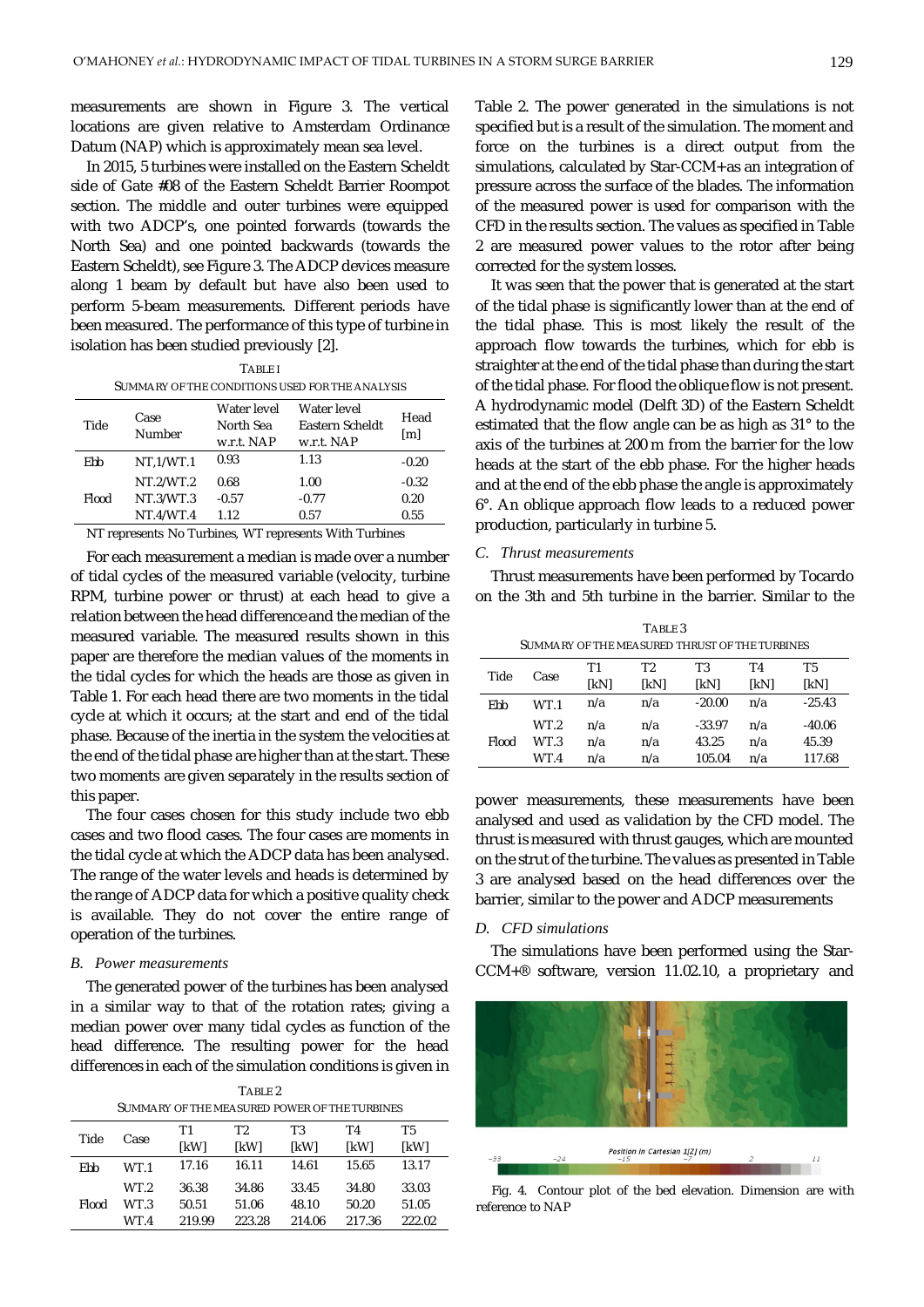commercial CFD package. Star-CCM+ is able to solve the Navier-Stokes equations for mass and momentum in a three-dimensional domain, both steady-state or transient. The package also includes its own meshing algorithm. Different types of boundary conditions, numerical schemes and turbulence models are available.

Star-CCM+ has been used successfully by Deltares in recent years for the simulation of free surface flow in and around hydraulic structures, e.g. shipping locks and sluices, sewage systems and tidal energy applications. Previous validation of flows around tidal turbines [3] and the Eastern Scheldt Barrier [4] have also been performed with this software.

The flow through the barrier is simulated including the free surface. The highly detailed pillar and sill geometry result in an extremely turbulent flow downstream of the barrier and in this work an eddy-resolving turbulence model is used.

For the CFD simulations the water levels are considered to be constant, which has the effect of excluding tidal inertia effects from the model. This is further addressed in the discussion section.

## III. NUMERICAL SETUP

#### *E. General model settings*

The equations are solved in transient form, with 1st order temporal discretization, and a segregated pressurebased solver. The equations are discretized on a structured 3D grid. The Finite Volume method is used with 3rd order combination of MUSCL and Central Difference for the discretisation of the advection terms. To model turbulence near the turbines and near the sill of the barrier, Improved Delayed Detached Eddy Simulation (IDDES) turbulence model has been applied. This model uses a Large-Eddy Simulation approach in the bulk flow and a Reynolds-Averaged Navier Stokes approach in the near wall region. The near wall model uses the SST k-Omega model with wall functions. An LES model is used for the vast majority of the domain. To model the free surface air and water are included as immiscible phases in the Volume of Fluid (VOF) model. A time step of 0.05 seconds is used for the final simulations although some of the spin-up of the simulations is performed with a larger time step 0.1-0.5 s. In all cases the time step and mesh are sufficient to achieve a sharp interface for the volume fraction of water between air and water, this interface being no more than 1 or 2 cells in the vertical at all locations.).

# *F. Geometry*

The geometry of the CFD simulations encompasses a region approximately 200 m upstream and 200 m downstream of the barrier. The bathymetry (see Figure 4) has been generated from multibeam data (resolution 0.5 m) of the Eastern Scheldt region of 2017 provided by Rijkswaterstaat and converted to an stl file, with a resolution of 2 m. It is integrated with the 3D CAD of the barrier and the turbines.

TABLE 4 SUMMARY OF THE BOUNDARY CONDITIONS FOR THE CFD

| Boundary                              | Conditions                           |
|---------------------------------------|--------------------------------------|
| North Sea / Eastern<br><b>Scheldt</b> | Inflow profile and water levels      |
| Bed                                   | No-slip wall (smooth – no roughness) |
| <b>Barrier</b>                        | No-slip wall with roughness          |
| Sides (in breadth)                    | Symmetry                             |
| Top                                   | Atmospheric pressure                 |

The geometry encompasses one full port of the storm surge barrier (Roompot 8) and half of the neighbouring ports on each side. The geometry has been updated and verified based on the as built drawings from Rijkswaterstaat and photographs of the structure during installation.



Fig. 5. 3D CAD view of the geometry of a) the barrier as seen from the North Sea, and, b) the five turbines with support structure

The turbine and array geometries have been provided by Tocardo, the manufacturer and operator of the turbines. Each turbine has two blades and is mounted on a support from above. There are 5 turbines in the port of Roompot 8, each with a diameter of 5.2 m. The distance between the axes of each turbine is 6.7 m. The configuration can be seen in Figure 5 with all turbine blades in the same orientation. In the simulations the turbines do not rotate in sync but at different (but constant) rotating speeds from each other. After some spin-up time the turbines are at very different orientations from each other at any given time. A rotating zone made of a cylinder of 6 m diameter and 3.2 m length is located around each turbine hub. Ideally a larger rotating zone should be used for CFD calculations so that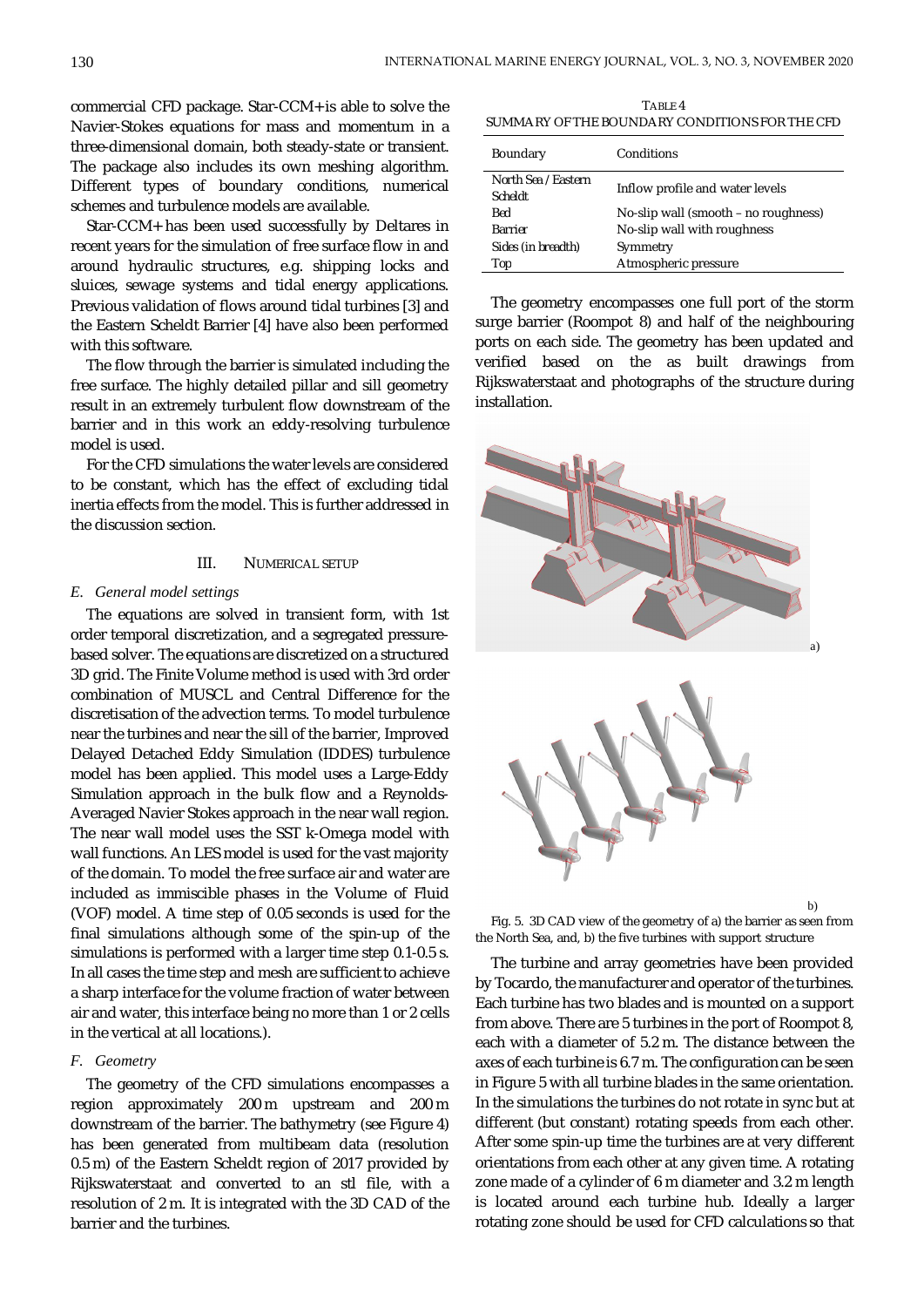the interpolation between the rotating zone and the stationary zone (occurring at the interaction surface between the two zones at each time step) is performed at a location where the gradients of the flow are small and the numerical errors in interpolation have a small effect. However, for these simulations the rotating zone around the turbines is limited in size owing to the requirement that they don't overlap with each other or have a very small gap between them where cell quality would be low. A zone of 6 m diameter has been used because it allows for good quality cells between the different rotating zones and is therefore considered acceptable for this study.

## *G. Mesh*

The mesh has been generated in Star-CCM+ using multiple areas of mesh refinement. The largest cells in the domain are in the far field near the boundaries and are cube cells of size 1.2 m. Given that the water depth is approximately 30 m in this region, this gives a minimum of 20 cells in the vertical. The mesh is refined in the region 60 m upstream and downstream of the barrier such that the cells in this region become slightly elongated with the longitudinal and transverse dimension still 1.2 m, but with vertical dimension 60 cm. The water depth in this region can be as low as 18 m but still this mesh gives approximately 30 cells in the vertical. Around the barrier sill itself the cells are refined further and are again cubic with dimension 16 cm. The height of the opening above the sill is approximately 10.5 m but the water depth can be 9 m. In any case the mesh has at least 40 cells in the vertical. The total number of cells for simulations with turbines is approximately 55 million and the simulations took 4 weeks using 40 cores on a cluster of an Intel Xeon E3-1276 v3 processors of 3.6 Ghz.

## *H. Boundary conditions*

The boundary conditions are a combination of water levels and inlet velocity along with no-slip boundaries for the wall boundaries at the barrier and bed. The conditions at the inlet and outlet boundaries are constant throughout



Fig. 6 Measured profile at MP0002 versus logarithmic vertical simulations is given in Table 5. profile used in CFD

the simulation giving a flow field without inertial effects associated with a varying tidal water level.

## *1) Inflow velocity profile*

ADCP data of the velocity profile in the Eastern Scheldt is available for a number of measurement points. MP0002 is in the Eastern Scheldt 750 m from the barrier and at a location where the bathymetry is representative for the inflow conditions to Roompot 8. A comparison of measured velocity profiles in the Eastern Scheldt shows that a logarithmic profile is representative.

Figure 6 shows comparison of the measured profile during Ebb which would be representative of the inflow condition for the CFD model, along with an example of the logarithmic profile used for the CFD (scaled to the depth at that location). The measurements show a variation in the profile between the start of the tidal phase and the end of the tidal phase due to inertia of the tide. The CFD profile is between these two measured profiles and is therefore a good model of the average inflow conditions at the barrier.

# *2) Water levels*

Water levels are set at the downstream boundaries with a profile of the volume fraction of water, where the volume fraction is 1 below the water level and 0 above it. The downstream boundary is the Eastern Scheldt for flood cases and the North Sea for Ebb cases. An initial water level is also set for the upstream boundary in the same way along with a velocity profile. This initial water level may not be consistent with the discharge through the barrier and the downstream water level and therefore the upstream water level varies during the simulation. In order to have results for the desired set of conditions in Table 2, the velocity profile is scaled to adjust the discharge until the achieved upstream water level is within 1 cm of the desired level. This water level is always averaged over the breadth of the domain and then time-averaged.

## *3) Wall boundaries*

The barrier itself includes the sill and the pillars which are of concrete. They are modelled as no-slip walls with a roughness of worn concrete (1 cm). The bed includes the small-scale variations of the bed protection and seabed which have been captured by the multibeam data of 0.5 m resolution and has been modelled as a no-slip wall without additional roughness. The sides of the domain located at the halfway point between the two pillars in gate 7 and 9 so that a symmetry boundary condition can be used.

#### *4) Turbine rotation rate*

The rotation speed of the turbines is applied to the model as an input parameter. The rotation speeds are based on measured RPMs at the turbines. The rotation speed in the simulations is therefore chosen to correspond to the head difference of the simulation; a different speed is therefore given to each turbine (for more information see [31]). A summary of the rotation speeds used in the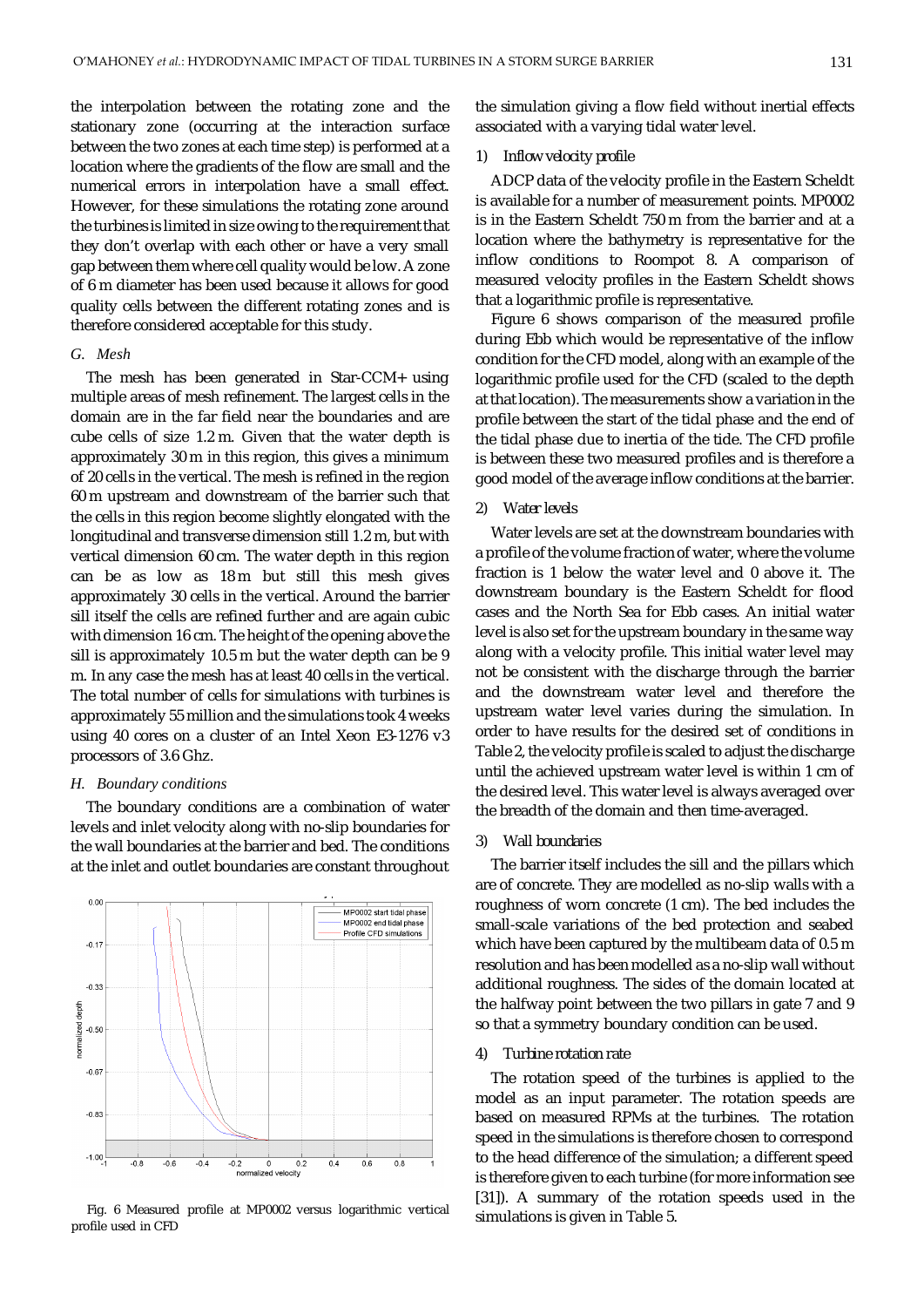## IV. RESULTS

# *I. Discharge coefficients*

The discharge through the barrier depends on resistance of the barrier and the head difference across the barrier. The discharge coefficient gives the relation between the head and the discharge for a given situation. It is dependent on the cross section: in case of the Eastern Scheldt barrier this is also dependent on the water level. The discharge can be described by the following formula.

$$
Q = \mu A \sqrt{2g\Delta h} \tag{1}
$$

In which Q is discharge [m<sup>3</sup>/s], µ discharge coefficient [-], A the wetted cross-sectional area in the port, [m<sup>2</sup>], g gravitational constant [m/s<sup>2</sup> ] and Δh water level difference  $[ml]$ .

The discharge coefficients from the simulations were calculated for each CFD case. A distinction is made for a coefficient over the whole domain and between each port of the barrier. For the simulations without turbines these should be identical because of the symmetry in the geometry and boundary conditions. The Star-CCM+ monitors give a constant discharge at the inlet boundary,

TABLE 6 RESULTS OF THE DISCHARGE COEFFICIENTS

| Tide  | Case            | Head    | µ Gate | µ Side |
|-------|-----------------|---------|--------|--------|
|       |                 | [m]     | #08    |        |
| Ebb   | NT.1            | $-0.20$ | 0.96   | 0.98   |
|       | NT.2            | $-0.32$ | 0.98   | 0.99   |
| Flood | NT.3            | 0.20    | 0.86   | 0.87   |
|       | NT <sub>4</sub> | 0.55    | 0.88   | 0.89   |
|       |                 |         |        |        |
| Fhh   | WT.1            | $-0.20$ | 0.93   | 0.97   |
|       | WT 2            | $-0.32$ | 0.92   | 0.98   |
| Flood | WT.3            | 0.20    | 0.85   | 0.85   |
|       | WT.4            | 0.55    | 0.88   | 0.88   |
|       |                 |         |        |        |

NT represents No Turbines, WT represents With Turbines

owing to the specification of the inlet profile there. The discharge at the outlet boundary varies during the simulation owing to the unsteadiness of the flow. The value reported in Table 6 is based on a monitor for discharge through a vertical cross-section at the barrier which is averaged over 100 s of simulation time after reaching a statistically steady-state.

For the ebb cases the discharge coefficient  $(\mu)$  is almost identical between the cases 1 and 2. The maximum difference is 2 %. This can be attributed to the very similar water levels upstream in each case (the difference is only 13 cm) and the small difference in head (only 12 cm). For the flood cases the upstream water level varies between the cases by 1.69 m. For a barrier of this type with a lintel support which is submerged in water for the higher water levels the discharge coefficient is expected to be dependent on water levels as well as geometry. However, even in this case the difference is not large between case 3 and 4, approximately 3 %.

The effect of the presence of the tidal turbines can be determined by comparing the simulations with and without turbines for the coefficient through Gate Roompot 8. The discharge capacity hardly changes during flood and decreases by about 5 % during ebb. The main reason for this is the fact that the turbines are positioned upstream of the barrier sill during ebb and sufficiently far downstream of the barrier sill during flood. During ebb, the turbines are blocking the flow towards the barrier, while during flood the influence of the turbines on the flow becomes effective after the flow has passed the narrowest cross section of the gate (above the sill).

## *J. Velocity profiles*

## *1) Barrier without turbines*

The ADCP measuring devices for the vertical profiles were mounted on the Eastern Scheldt face of the barrier sill. In the Ebb case this is in a location upstream of the point of flow separation. The vertical velocity profile (Figure 7) shows therefore simply an approximately logarithmic profile with a clear boundary layer starting from the height of the top of the sill. The measurements are split between a profile from the start of the tidal phase and that from the end of the tidal phase. The difference between the two profiles is due to inertia in the Eastern Scheldt.

The CFD simulations are made with constant boundary conditions (water levels) and the results are taken once the flow field has reached an equilibrium (a statistically steady



Fig. 7 Vertical ADCP profile from the measurements without turbines (in blue) and the CFD (in red) – Ebb Case NT.1

TABLE 5 SUMMARY OF THE ROTATION RATES OF THE TURBINES

| Tide  | Case | T1       | T <sub>2</sub> | T <sub>3</sub> | T4       | T <sub>5</sub> |
|-------|------|----------|----------------|----------------|----------|----------------|
|       |      | [rpm]    | [rpm]          | [rpm]          | [rpm]    | [rpm]          |
| Ebb   | WT.1 | $-24.33$ | $-24.03$       | $-23.03$       | $-23.66$ | $-21.88$       |
|       | WT.2 | $-31.29$ | $-31.17$       | $-30.52$       | $-30.97$ | $-30.36$       |
| Flood | WT 3 | 34.95    | 35.42          | 34.50          | 35.07    | 35.14          |
|       | WT.4 | 44.57    | 44.86          | 44.47          | 44.61    | 44.66          |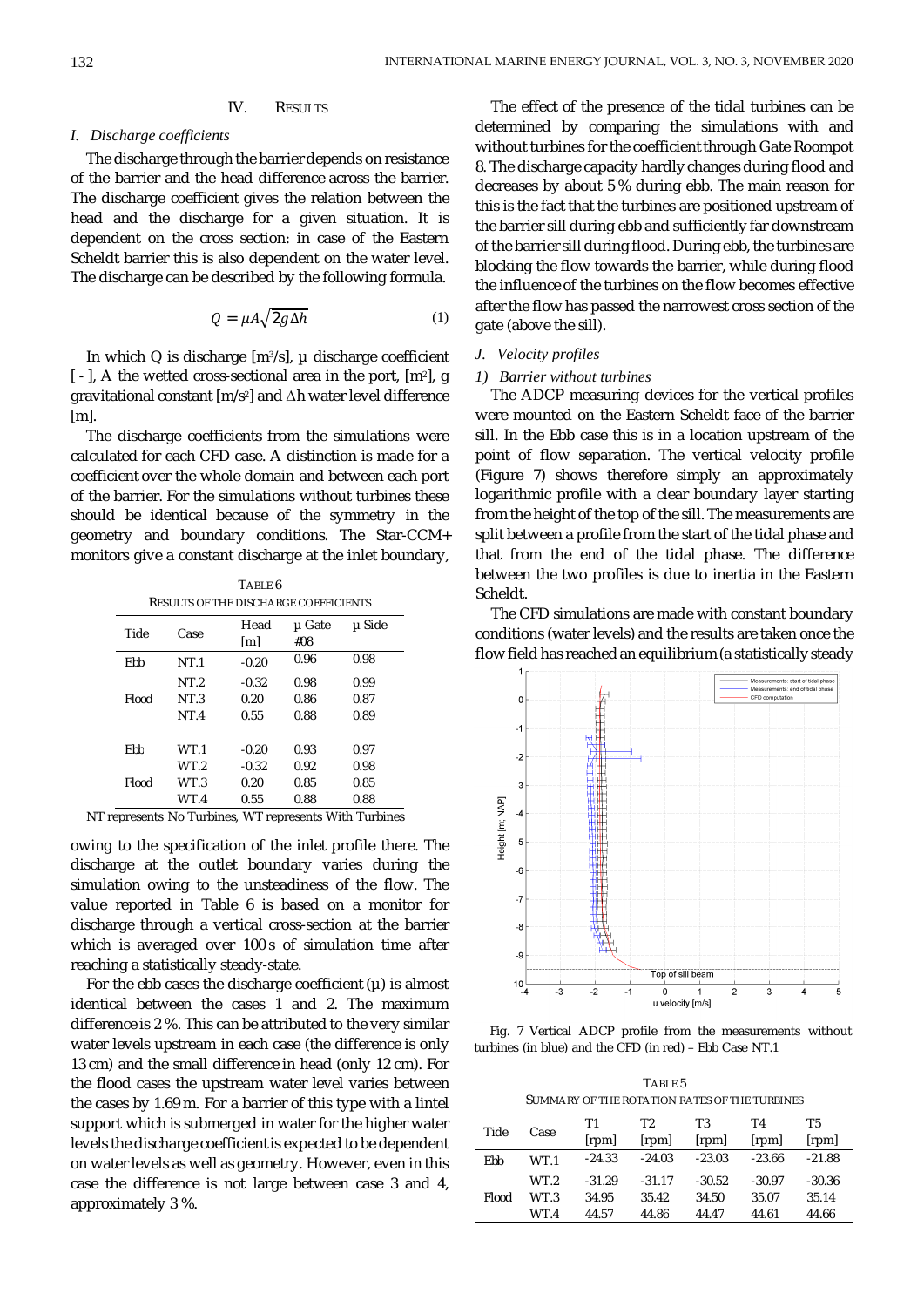state), this means that the CFD results are free from inertia. It is therefore expected that the CFD profile should fall between the two measured profiles. For this vertical profile



Fig. 8 Vertical ADCP profile from the measurements without turbines (in blue) and the CFD (in red) – Ebb Case WT.1 turbines (in blue) and the CFD (in red) – Flood Case NT.4

of the ebb case NT.1 this is the case. The agreement with the numerical model is therefore considered good.

In the flood case the ADCP is located downstream of the sill and therefore is in the recirculation zone. The comparison of the CFD results with the measurements is shown in Figure 8. In this case the variation between the start of the tidal phase and the end of the tidal phase in the measurements is small and the velocity in the bulk of the flow is predicted very well by the CFD model. The size of the recirculation zone is slightly larger in the CFD than in the measurements. The horizontal flow profile (not shown) has similar characteristics to that in the ebb case and the agreement with CFD is equally good.

## *2) Barrier with turbines*

For the ebb case (Figure 9) the inflow profile is at the top of the figure. This shows a region of rising speed (because of the coordinate system used the velocity here is negative and becomes more negative as it accelerates towards the barrier). The turbines are located upstream of the barrier, so the velocity magnitude drops in front of the barrier in the wake of the turbines. Note that for the simulation without the turbines the flow accelerates all the way to the sill and beyond, owing to the contraction of the flow which continues downstream of the sill in that case. Downstream of the turbines the velocity recovers. The agreement with the measurements is good although downstream of the turbines the uncertainty in the measurements is large. Upstream of the turbines the CFD simulations show a small underestimation of the velocity. Also, the CFD simulation with turbines shows lower velocity magnitudes than the simulation without turbines. This is owing to the difference in discharges in the two simulations owing to the extra resistance of the turbines (the profile is insensitive



to the exact location in the vertical at which it is made). A slight underestimation of the velocity magnitude in the

Fig. 9 Longitudinal ADCP profile from the measurements with

CFD when compared to the measurements could also suggest that the discharge is underestimated by the CFD.

For the flood case (Figure 10) the inflow profile is at the bottom of the graph showing the flow acceleration towards the barrier. In the flood case the velocity magnitude is lower compared to the measurements and the difference is greater than in the ebb case. The difference with the simulation without turbines is less in this case but is still consistent with extra resistance from the turbines. However, even the CFD simulation without turbines shows lower inflow velocities than the measurements of velocity with turbines for the same case. This is inconsistent and given that the velocities without turbines have been well validated against the 2011 measurements



Fig. 10 Longitudinal ADCP profile from the measurements with turbines (in blue) and the CFD (in red) – Flood Case WT.4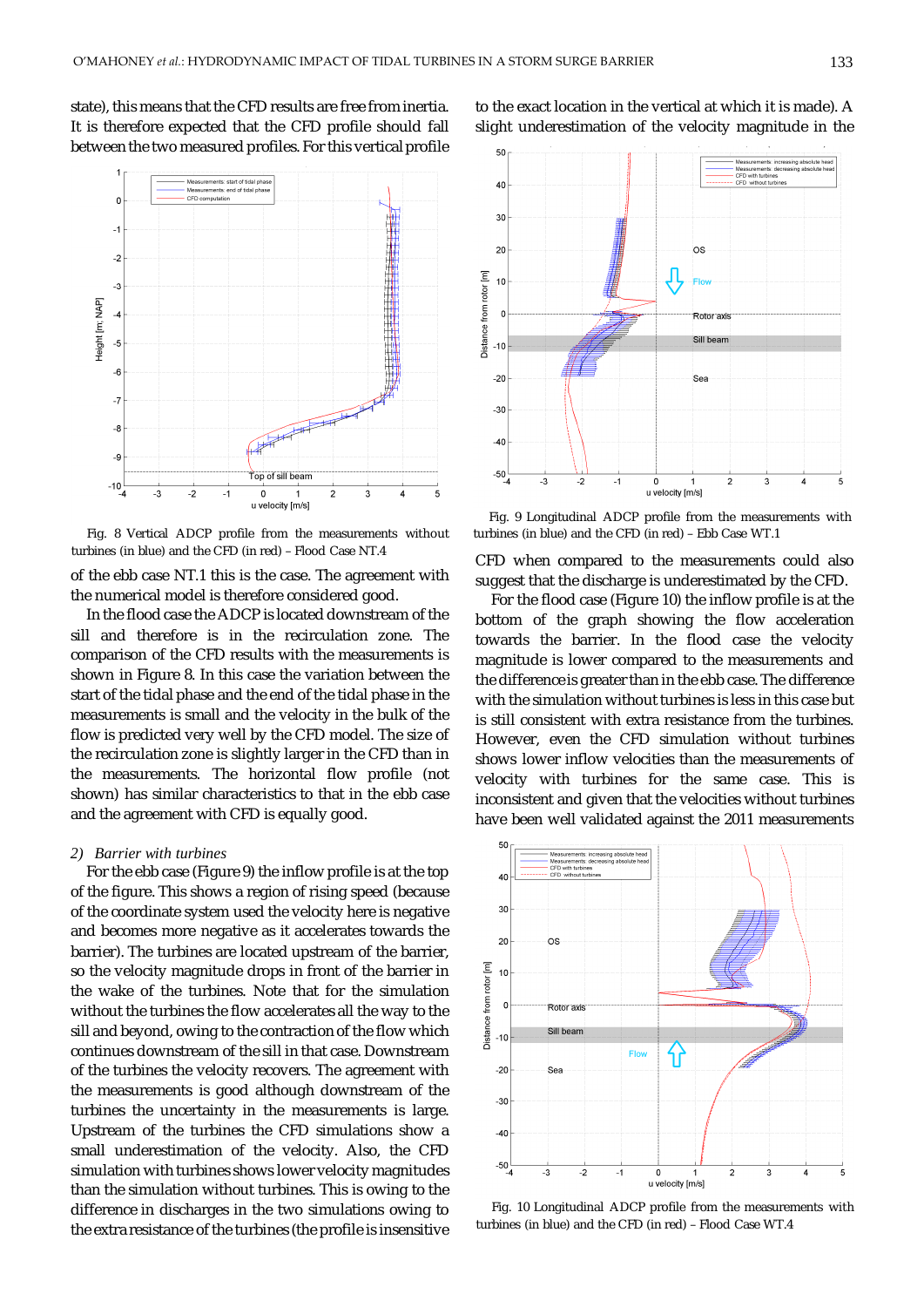this throws some doubt on the absolute values of the 2016 measurements. In the analysis of the measurements [31], it was observed that the flow velocity during flood is about 5-10% larger for the situation with turbines than for the situation without turbines, whilst the opposite would be expected. The measurements with turbines are therefore concluded to show values that are too high.

In the wake region the recovery of the velocity is faster in the CFD model than in the measurements. For the flood case the wake region is much larger than in the ebb case because the flow is not subsequently squeezed through the barrier (see Figure 11), although note that the ADCP in the wake during ebb is not in line with the turbine axis (for flood it is). The recovery is not complete after 50 m (the





CFD domain extends 200 m downstream of the barrier but only 50 m are plotted in the figure).

The agreement of the CFD with the measurements is acceptable. Some of the details of the flow patterns are not predicted correctly, such as the distance of the wake recovery and from the comparison of the velocity profiles it can be concluded that the CFD slightly underestimates the discharge. This could be attributed to the lack of sufficient mesh resolution in the wake region to model the turbulence in this region.

# *K. Turbine power*

Tocardo controls the operation of the turbines in the Eastern Scheldt Storm Surge Barrier based on the rotational speed of the turbine. The rotational speed of the turbine will be tuned in such a way that the maximum amount of energy can be subtracted from the turbine. This

TABLE 7 SUMMARY OF THE SIMULATED POWER OF THE TURBINES (MEASURED IN BRACKETS)

|       |      | Τ1      | T <sub>2</sub> | T <sub>3</sub> | T4      | T <sub>5</sub> |
|-------|------|---------|----------------|----------------|---------|----------------|
| Tide  | Case | [kW]    | [kW]           | [kW]           | [kW]    | [kW]           |
| Ebb   | WT.1 | 9.1     | 9.8            | 10.6           | 10.7    | 12.0           |
|       |      | (17.2)  | (16.1)         | (14.6)         | (15.6)  | (13.2)         |
|       | WT.2 | 19.8    | 20.8           | 22.2           | 22.5    | 24.8           |
|       |      | (36.4)  | (34.9)         | (33.5)         | (34.8)  | (33.0)         |
| Flood | WT.3 | 49.0    | 48.4           | 48.6           | 48.4    | 48.5           |
|       |      | (50.5)  | (51.1)         | (48.1)         | (50.2)  | (51.1)         |
|       | WT.4 | 218.2   | 201.5          | 197.9          | 199.4   | 208.8          |
|       |      | (220.0) | (223.3)        | (214.1)        | (217.4) | (222.0)        |

means that the ADCPs are not used to control the turbine operation.

In the CFD model, the rotational speed of the turbines is used as an input parameter. Together with the torque of the turbine, the power is calculated via the formula:  $P = \tau \omega$ , in which  $\tau$  is the torque (Nm) and  $\omega$  is the angular velocity [rad/s]. The generated power is compared with the measured power from Tocardo. The measured power is the power that has been delivered to the rotor after correction for the system losses. Tocardo provided a conversion relation between the grid power and the power on the rotor. Due to energy losses to the system, the power on the rotor is approximately 10% higher.

In Table 7, the obtained power by the CFD model is presented. The deviation on the mean velocity for the higher power output cases is below 10%. It has to be noted that the standard deviation for the modelling results is in the order of 5-10% of the mean power. For the

| TABLE 8                                                      |
|--------------------------------------------------------------|
| SUMMARY OF THE SIMULATED THRUST OF THE TURBINES (MEASURED IN |
| BRACKETS)                                                    |

| Tide  | Case | T1      | T <sub>2</sub> | T <sub>3</sub> | T4      | T5        |
|-------|------|---------|----------------|----------------|---------|-----------|
|       |      | [kN]    | [kN]           | [kN]           | [kN]    | [kN]      |
| Ebb   | WT.1 | $-12.2$ | $-12.8$        | $-13.4$        | $-13.5$ | $-14.4$   |
|       |      |         |                | $(-20.0)$      |         | $(-25.4)$ |
|       | WT.2 | $-23.1$ | $-23.9$        | $-24.8$        | $-25.1$ | $-26.5$   |
|       |      |         |                | $(-34.0)$      |         | $(-40.1)$ |
| Flood | WT.3 | 38.5    | 38.6           | 38.5           | 38.6    | 38.5      |
|       |      |         |                | (43.2)         |         | (45.4)    |
|       | WT.4 | 114.6   | 111.4          | 110.6          | 110.9   | 113.5     |
|       |      |         |                | (105.0)        |         | (117.7)   |

measurements, the standard deviation of the power is in the order of 10-20%, with lower standard deviations for the cases with the larger head difference. Based on this analysis, it is concluded that the CFD model represents the measured power well.

#### *L. Turbine thrust*

The thrust, which is obtained from the CFD model is presented in Table 8. The differences with the measured values is approximately 10 kN. For the case with higher forcing on the turbines WT.4, the relative difference is maximum 5 % of the measured thrust. Similar to the power, the standard deviation of the modelling results is 5 %, while the standard deviation of the measurements is in the order of 10-30 %. Where the cases with the lower head difference show the larger standard deviations. From this analysis, it is concluded that the CFD model represents the measured thrust sufficiently accurately.

## V. DISCUSSION

## *M. Validation of the model*

The CFD model has been validated against field measurements taken from ADCPs mounted at the barrier during operation. The agreement in velocity at the ADCP profile locations is good for the cases and head differences studied. The agreement is better for the ADCP measurements taken in the situation without turbines. For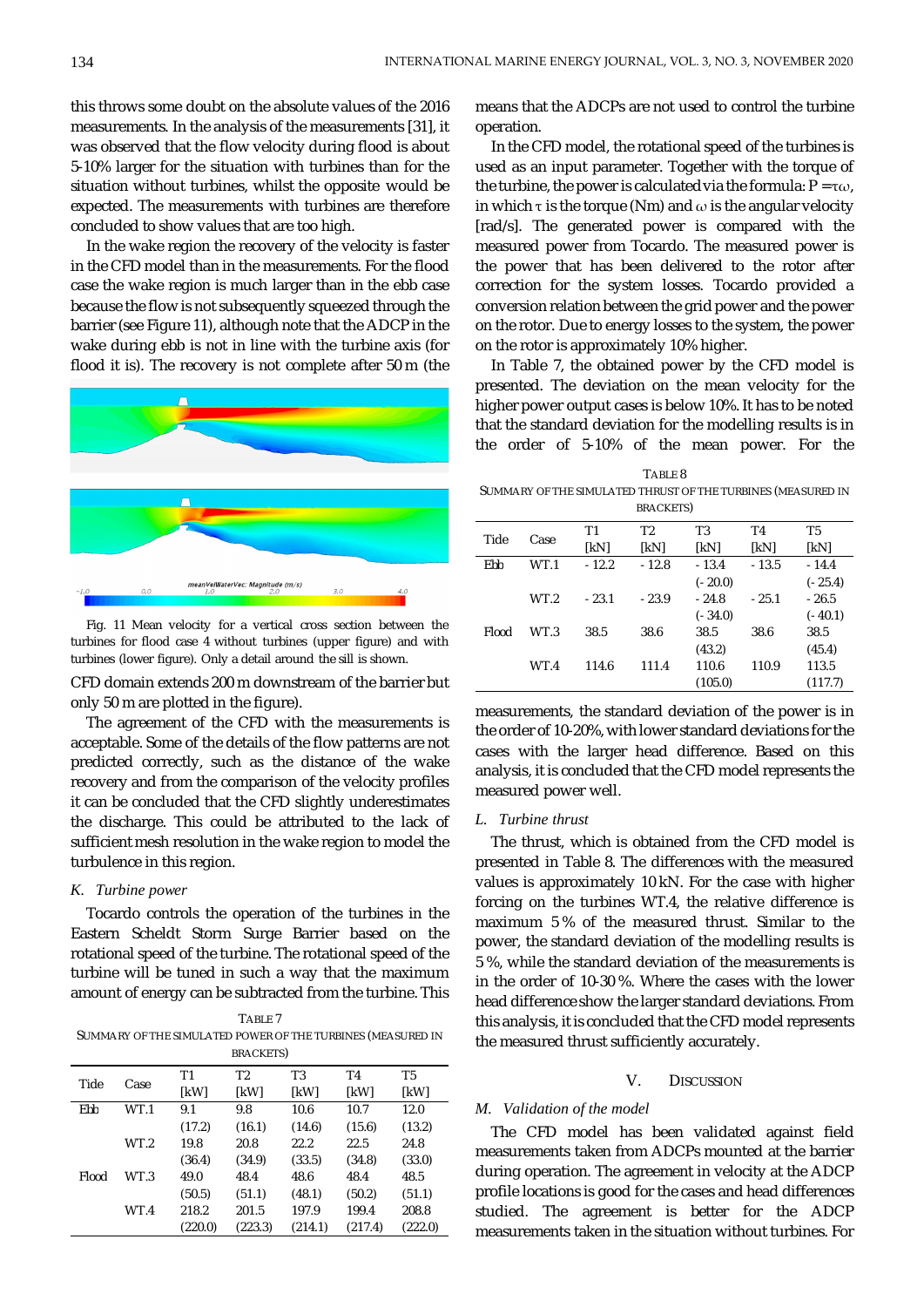the situation with turbines the inflow velocities are slightly underpredicted. This could indicate that the discharges are also slightly underpredicted in the case with turbines. However, it has to be noted that the field measurements of the situation with turbines show about 5-10 % higher velocities than for the situation without turbines. This estimate is made by comparing the velocities measured at the sill without turbines, but at the height of the turbine axis, with the subsequent measurements when the turbines are installed. Similarly, the details of some of the profiles, the size of the recirculation zone and the size of the wake recovery zone, show some discrepancies but for the bulk parameter of a discharge coefficient this is of less importance. Also, in general the good agreement between the measurements and the CFD give confidence that the quality of the predicted flow field is high.

The predictions of the power and thrust from the turbines are validated as well. For both parameters, the standard deviation of the measurements is significant (between 10 % and 30 %). The agreement of the CFD model with the measurements at the high flow rate (WT.4) is quite good (<10 %).

#### *N. Inclusion of rotating zones around the turbines*

The largest uncertainty in the results of the CFD simulations is created by the rotating zones around the turbines. The earlier validation [2] of the CFD model with turbines was performed with a larger rotating zone around the turbines than was possible to apply in these simulations. A larger zone is generally preferable because it allows the interpolation between rotating and stationary zones to be made at a location where the gradients are small and the numerical errors will similarly be smaller. For the simulations of 5 turbines in a row in the opening of the barrier it is not possible to create a larger zone. Similarly, for the flood case, the location of the rotating zone in a region of very high gradients downstream of the flow separation at the sill, makes the numerical errors of interpolation greater. The expected effect of this is to increase numerical diffusion which is a form of extra resistance in simulations which are not fully resolved.

The inclusion of the rotating turbines in the simulations is state-of-the-art (see discussion of literature in Section 1.1). The validation performed here with the turbines shows that this model is possible of generating validated mean profiles whilst still resolving a large proportion of the unsteady turbulence generated by the turbines and thereby giving insights into the true effect of the turbines on the downstream flow.

## *O. Biofouling of the Eastern Scheldt Barrier*

During installation of the horizontal and vertical ADCP's in 2011 by Partrac, biofouling was observed on the sill. A layer of approximately 10cm of mussels had to be removed from the sill before installation of the ADCP equipment. This layer of biofouling has not been included in the CFD simulations, while it may have an effect on the details of flow through the barrier.

Some simulations with different roughness were made during the validation process of the model but adding a roughness as much as 10 cm is not possible in the current setup because in the model currently used the roughness is limited to the size of the first cell near the wall. An investigation of other methods to include roughness in the model was not carried out.

#### *P. Dynamic effects in the Eastern Scheldt*

From the measurements it became clear that due to inertia, the velocities are much higher at the end of the tidal phase than at the beginning of the tidal phase. This effect is not included in the CFD model because the water levels were imposed as constant boundary conditions. The CFD simulations also do not include the oblique approach flow which is present at the start of the tidal phase for the ebb cases. This oblique flow is the result of the turning of the tide in the local geometry of the Eastern Scheldt. This oblique approach flow angle could have played a role in the validation of the power measurements.

# VI. CONCLUSION

The CFD simulations performed of the Eastern Scheldt Barrier were conducted for the purpose of the prediction of discharge capacity and flow patterns downstream of the barrier. With this objective in mind the following conclusions can be drawn:

#### *Q. Model is validated for discharge coefficients:*

The agreement between the CFD and ADCP field measurements of velocity profiles is good. The small discrepancy in a number of details is not sufficient to result in significant differences in the total flow through the barrier. The agreement in the profiles is also not sensitive to the exact location in the domain at which the profile is drawn. This gives confidence that the comparison made is valid for a large part of the flow field. For the cases with turbines it appears that the inflow velocities (and consequently discharges) are slightly underpredicted. However, it is unclear if this is caused by the numerical model or by the flow measurements, which have shown that the upstream flow velocities are higher for the situation with turbines than without turbines. It is concluded that the developed model is suitable for an assessment of the effect of the turbines on the discharge coefficient.

#### *R. Model validation for power and thrust*

The discrepancy between the CFD calculated turbine power and the measured turbine is small for high discharges and within the ranges of uncertainty. For simulations where the agreement in inflow velocity profiles is better the agreement with the measured power is also improved. This means the model should perform well for the prediction of the optimal location of the turbines in the flow field for power generation.